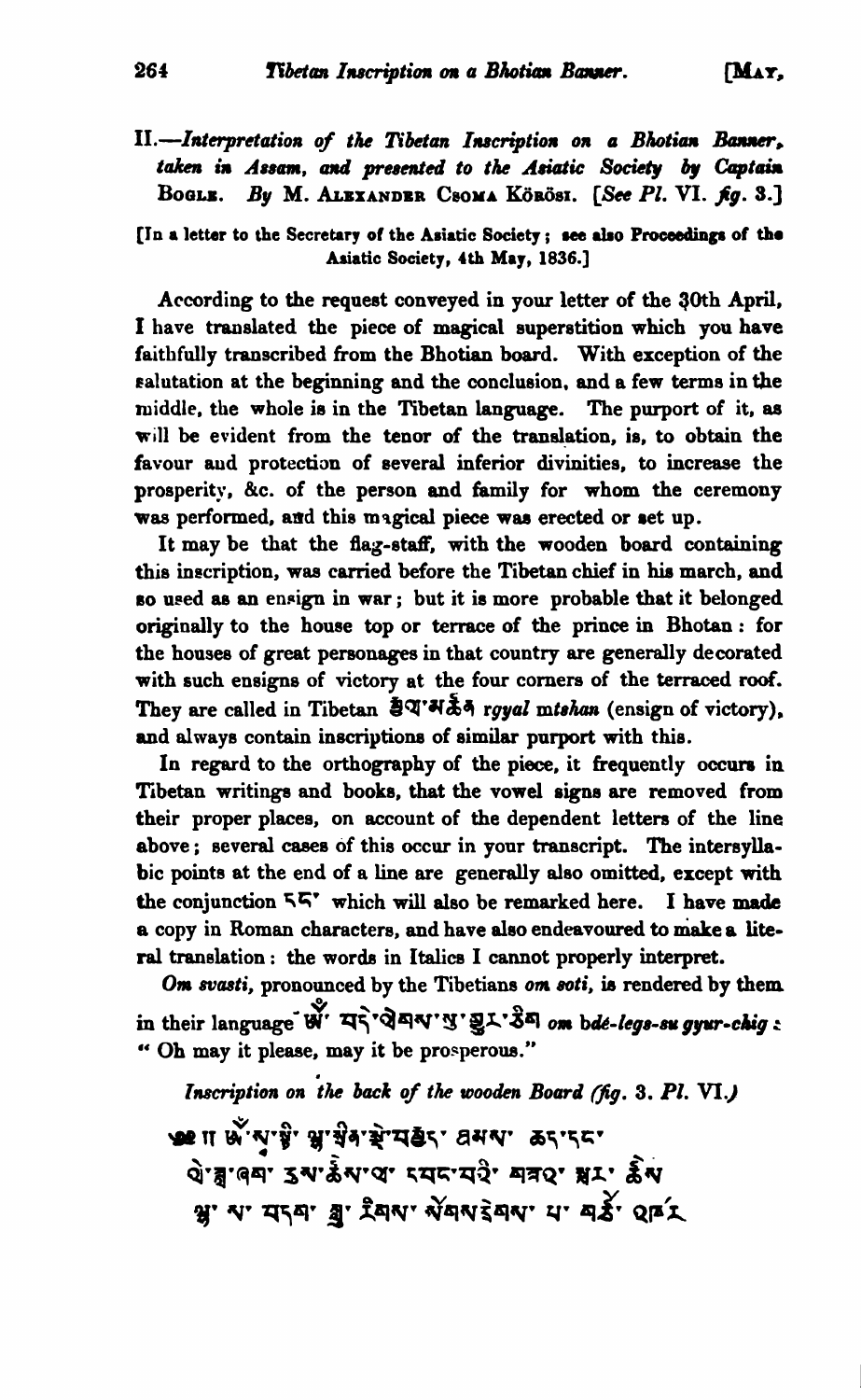í

**1836.]** . Tibetan Inscription on a Bhotian Banner.<br> **#1'#54' L'3'4 |** \* พิ' พิ< <sup>3</sup> นิ่คุ๊' รูพ' ผลัง<br>
ผ \* นิ่' ปิ๊ร' เรี สั้ ฟัตพ ตลง นั่ os ซิ่ง ระ ลี่ยน หรับที่ 5 ตุลาง 5 ตุลาง 5 ตุลาง 5 ตุลาง 55741'3'9'4' 5'25' 55'4' 5' 40' 5' 40' 5'45" ชุราชิรายาชิงาผัตพา อสพาธรา ชิราย <u>ਙਹੈ ਡਥਾਡਾ</u> ਹਵੈ 'ਹਾ*ਵੇਂ* ਆਸੇਥਾ । ਖੁਫਾੜੇਵ ਆਜ਼ੇਰ g.<br>B. Ige. Ge. 1841. Jan 1 Jan 1941. d'Yd'B' 55'40' a BY' Ba' 40' 454 มี 282 55 มุมมายิ สิงสนุ ANN' SUCT SE'OOL' U'ANN'AS a'ਧਾਰਪ'ਲੇ' ਦੇ ਘੁਪ ਘੱਟ ਆ ਕੌਂਟਾ 5 OGO at BN'UL' HEL'S' AND I *ष्ठैः म*ङ्गुः क्ष<sup>र</sup>मः श्रे बेनाने क्षरञ्चे अस्य बर मनृ पे पुनु । यमदर् थे ।।

Om svasti Lha Srin *adé brgyad* thams-chad dang lo zla zhag dus ts'hés-la dvang vahi gzah skar ts'hés lha sa *bdag klu rigs sogs drégs-pa gtso Akhor* khyab-mjug (for hjug) Rahula (for Rahula) ki-kang (for kañkar) Vis'hti dus mfa'han ma pi-ling khra ta'ha sogs gnyan-po Adré Srin dang phyogs mts'hams steng hog gnas-pa rnams dang khyad-par-du nyi-ma dé-ring gang-la rgyú vahi sa bdag Snang srid lha srin sogs thams-chad srid-pa Huhi phyag rgya *h*di-la *ltos-shig*, Snang srid lba srin **8de brgyul khed** rnamekyir, **Thub-phi** batan-pa **la** nb-ta dad-pahi **gyn** abyor 8hyin-pahi **bdag po** hkbor dang bchaa-pahi ta'h6 dang brod nams dpal dang Abyor-pa thams-chad zla-va yar-gyi fio *itar* gong-nas gong-du  $h$ phel-zhing rgyas-par mdzad-du  $g$ sol.-**Om** akmi *dkm'* abhila **d'dala Monlreyt! Sahki,** Sam **marigalam.** 

## Translation.

**O** ye divinities ! all hail !-(Ye) all the eight classes of the divine imps (S. Rákshasas) ; also ye gods, regents of the planets, constellations (in the path of the moon), and of the lunar **days,** having your

| For QEA. | ' For gr. q. | <sup>3</sup> For $n \nmid n$ . |
|----------|--------------|--------------------------------|
| 2 м      |              |                                |